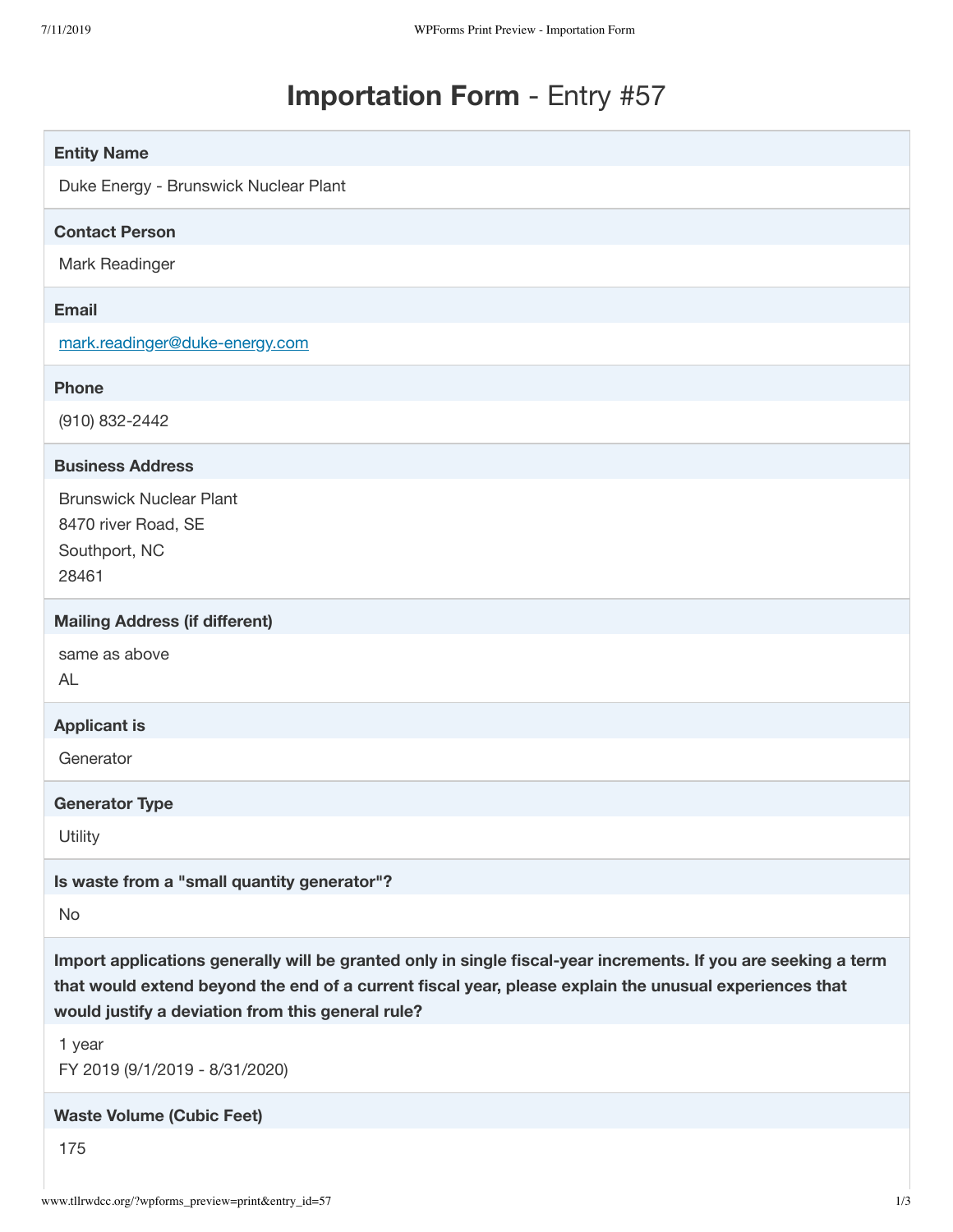| <b>Waste Radioactivity (Curies)</b>                                                                                                                                           |
|-------------------------------------------------------------------------------------------------------------------------------------------------------------------------------|
| 27000                                                                                                                                                                         |
| <b>Waste Classification</b>                                                                                                                                                   |
| Class B<br>Class C                                                                                                                                                            |
| <b>Waste Form</b>                                                                                                                                                             |
| Unstable                                                                                                                                                                      |
| Does the proposed waste consist solely of sealed sources?                                                                                                                     |
| No                                                                                                                                                                            |
| Compact and/or unaffiliated state, territory, possession, or district of the United States where the waste<br>was generated (please list)                                     |
| North Carolina                                                                                                                                                                |
| <b>Waste Description</b>                                                                                                                                                      |
| Non fuel Irradiated metal                                                                                                                                                     |
| Does Applicant have any unresolved violation(s), complaint(s), unpaid fee(s), or past due report(s) with the<br>Texas Low-Level Radioactive Waste Disposal Compact Committee? |
| No.                                                                                                                                                                           |
| Does Applicant have any unresolved violation(s), complaint(s), unpaid fee(s), or past due reports associated                                                                  |

**Does Applicant have any unresolved violation(s), complaint(s), unpaid fee(s), or past due reports associated with radioactive waste receipt, storage, handling, management, processing, or transportation pending with any other regulatory agency with jurisdiction to regulate radioactive material including, without limitation, the Texas Commission on Environmental Quality (TCEQ)?**

No.

## **Applicant hereby certifies\* the following:**

The information provided herein is complete, accurate, and correct.

The waste proposed for importation is not waste of international origin.

The low-level radioactive waste for which this Import Application is submitted will be packaged and shipped in accordance with applicable state and federal regulations and is acceptable for disposal at the Compact Facility. The person submitting this Import Application is authorized by the Applicant to commit Applicant to each and every obligation and condition set forth herein and in the Agreement for Importation of Non-Party Compact Waste. A copy of a written document containing such authorization must be attached to this Import Application. Applicant has delivered to the specified disposal facility and TCEQ a copy of this Application for Importation of Compact Waste (along with any supplement or amendment thereto).

## **Name**

Mark Readinger